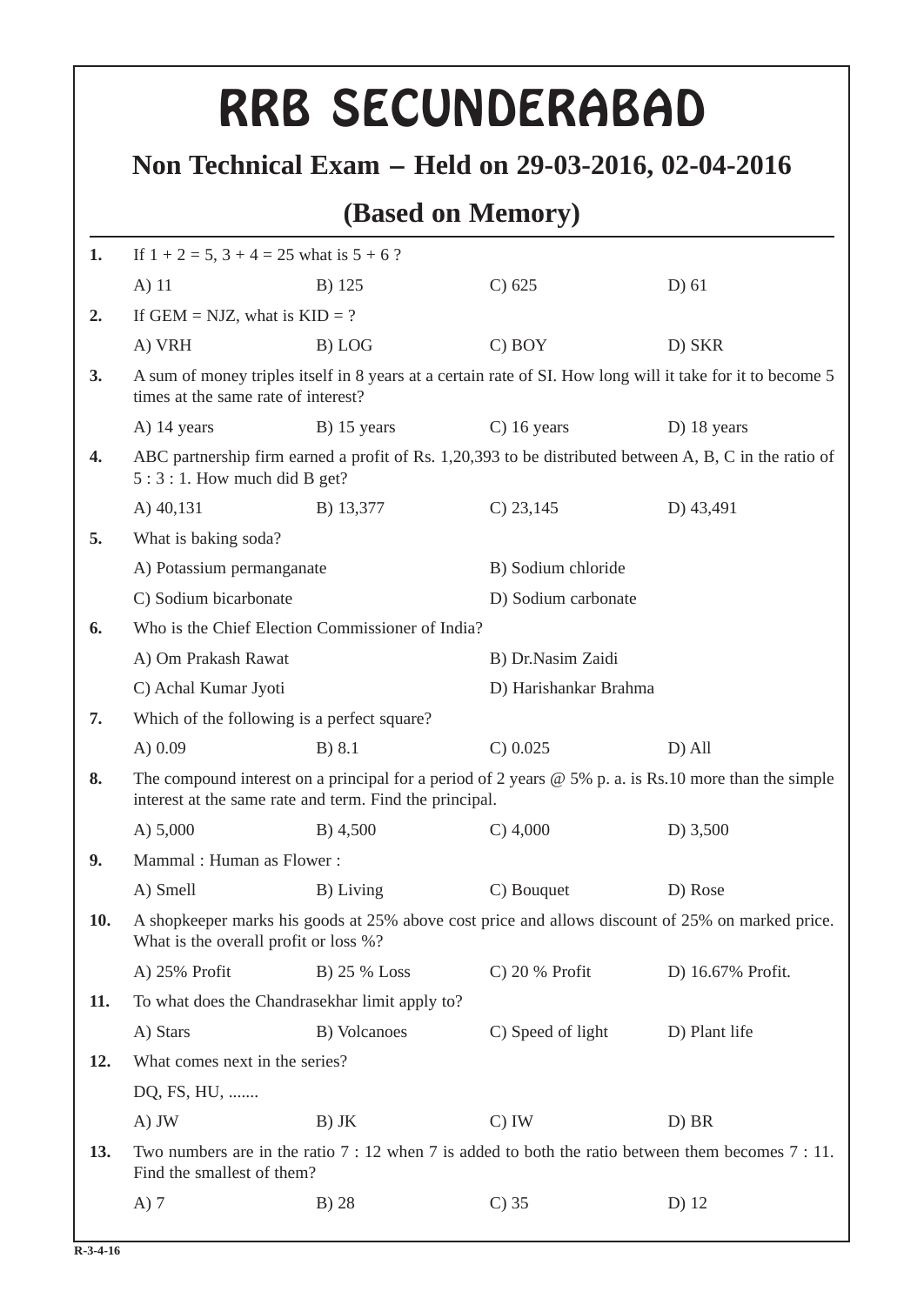| 14. | If 'TIRE' is written as 69185, 'SNOW' is written as 19141523, then 'RAIN' is written as?                                                                                        |                                                                |                               |                   |  |  |
|-----|---------------------------------------------------------------------------------------------------------------------------------------------------------------------------------|----------------------------------------------------------------|-------------------------------|-------------------|--|--|
|     | A) 81914                                                                                                                                                                        | B) 18169                                                       | $C)$ 181914                   | D) 189114         |  |  |
| 15. | An example of a rhizome is                                                                                                                                                      |                                                                |                               |                   |  |  |
|     | A) Carrot                                                                                                                                                                       | B) Sweet potato                                                | C) Garlic                     | D) Ginger         |  |  |
| 16. | A 250 m train crosses a pole in 8 seconds, if it takes 20 seconds to cross a platform, how long is the<br>platform?                                                             |                                                                |                               |                   |  |  |
|     | A) 375 m                                                                                                                                                                        | B) 625 m                                                       | $C$ ) 500 m                   | D) 675 m          |  |  |
| 17. | Who painted the 'Last Supper'?                                                                                                                                                  |                                                                |                               |                   |  |  |
|     | A) Michael Angelo                                                                                                                                                               |                                                                | B) Leonardo da Vinci          |                   |  |  |
|     | C) Pablo Picasso                                                                                                                                                                |                                                                |                               | D) Rembrandt      |  |  |
| 18. |                                                                                                                                                                                 | Find the odd one out: Queen, Spade, Square, Diamond            |                               |                   |  |  |
|     | A) Queen                                                                                                                                                                        | B) Spade                                                       | C) Square                     | D) Diamond        |  |  |
| 19. |                                                                                                                                                                                 | What symbols would replace the question mark 72 ? 8 ? $3 = 27$ |                               |                   |  |  |
|     | $A) + \times$                                                                                                                                                                   | $B) \times +$                                                  | $C) \div, \times$             | $D) \times$ , -   |  |  |
| 20. | How old are the Bhimbetka caves thought to be?                                                                                                                                  |                                                                |                               |                   |  |  |
|     | A) $1000$ years                                                                                                                                                                 | $B)$ 5000 years                                                | C) $30,000$ years             | $D)$ 300 years    |  |  |
| 21. | Below are given statements followed by some conclusions. You have to take the given statements to be<br>true even if they seem to be at variance with the commonly known facts. |                                                                |                               |                   |  |  |
|     | <b>Statements:</b> 1. Some doctors are mechanics.                                                                                                                               |                                                                |                               |                   |  |  |
|     | 2. All mechanics are tall.                                                                                                                                                      |                                                                |                               |                   |  |  |
|     | <b>Conclusion:</b> I. All doctors are short.                                                                                                                                    |                                                                |                               |                   |  |  |
|     | II. Some mechanics are men.                                                                                                                                                     |                                                                |                               |                   |  |  |
|     | Decide which of the given conclusions logically follow(s) from the given statements.                                                                                            |                                                                |                               |                   |  |  |
|     | A) Only conclusion I follows                                                                                                                                                    |                                                                | B) Only conclusion II follows |                   |  |  |
|     | C) Either I or II follow                                                                                                                                                        |                                                                | D) Neither I nor II follow    |                   |  |  |
| 22. | The ratio of ages of A and B is $1:2$ . In 7 years hence their ratio would be $3:5$ . Find their current ages?                                                                  |                                                                |                               |                   |  |  |
|     | A) 14 & 28                                                                                                                                                                      | B) 6 & 12                                                      | C) $15 & 30$                  | D) 10 & 20        |  |  |
| 23. | Which of the following increases the greenhouse effect?                                                                                                                         |                                                                |                               |                   |  |  |
|     | A) Krypton                                                                                                                                                                      | B) Carbon dioxide                                              | C) Nitrogen                   | D) Oxygen         |  |  |
| 24. | If '+' is '+' and '-' is ' $\times$ ', what is 8 + 6 - 3 ?                                                                                                                      |                                                                |                               |                   |  |  |
|     | A) 11                                                                                                                                                                           | $B)$ 4                                                         | $C$ ) 5                       | D) 14             |  |  |
| 25. |                                                                                                                                                                                 | Which of the following languages use ideographs?               |                               |                   |  |  |
|     | A) Japanese                                                                                                                                                                     | B) Italian                                                     | C) French                     | D) English        |  |  |
| 26. | Solve: $a^6 \times a^{-4} \div a^3$                                                                                                                                             |                                                                |                               |                   |  |  |
|     | A) $a^2$                                                                                                                                                                        | $B$ ) a                                                        | $C)$ $\frac{1}{2}$            | $D)\frac{1}{a^2}$ |  |  |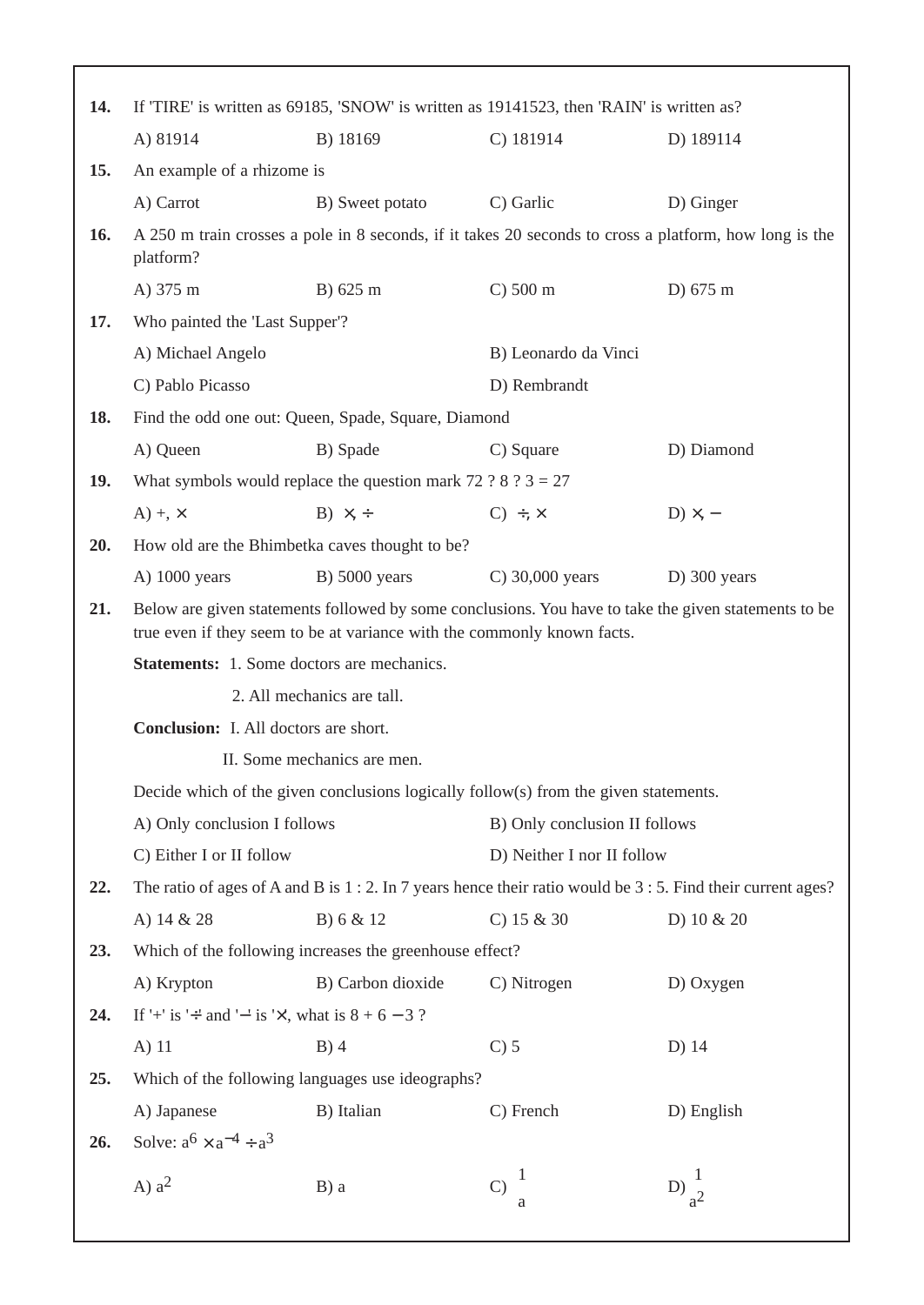**Directions (Q.No: 27 - 28):** Read the following information and answer the following questions below.

In a class of 40 students 24 students can play kho-kho, 20 can play kabaddi and 38 students can play any one game.

| 27.        | How many do not play any game?                                                                                                                                                                                                                                    |         |          |         |  |  |
|------------|-------------------------------------------------------------------------------------------------------------------------------------------------------------------------------------------------------------------------------------------------------------------|---------|----------|---------|--|--|
|            | $A)$ 4                                                                                                                                                                                                                                                            | B) 6    | $C$ ) 3  | $D)$ 2  |  |  |
| 28.        | How many do not play Kabaddi?                                                                                                                                                                                                                                     |         |          |         |  |  |
|            | A) 18                                                                                                                                                                                                                                                             | $B)$ 22 | $C$ ) 20 | D) 24   |  |  |
| <b>29.</b> | How many play both games?                                                                                                                                                                                                                                         |         |          |         |  |  |
|            | $A)$ 2                                                                                                                                                                                                                                                            | B) 6    | $C$ ) 8  | $D$ ) 4 |  |  |
| 30.        | If $4^3 \times 5^6 = 10^{\text{m}}$ , find m.                                                                                                                                                                                                                     |         |          |         |  |  |
|            | $A)$ 4                                                                                                                                                                                                                                                            | B) 6    | $C$ ) 8  | $D)$ 2  |  |  |
| 31.        | Below are given statements followed by some conclusions. You have to take the given statements to be<br>true even if they seem to be at variance with the commonly known facts.                                                                                   |         |          |         |  |  |
|            | <b>Statements:</b> 1. No woman teacher can sing.<br>2. Some women teachers can dance.<br>Conclusions: I. All women teachers can dance.<br><b>II.</b> No teacher can sing.<br>Decide which of the given conclusions logically follow(s) from the given statements. |         |          |         |  |  |
|            |                                                                                                                                                                                                                                                                   |         |          |         |  |  |
|            |                                                                                                                                                                                                                                                                   |         |          |         |  |  |
|            |                                                                                                                                                                                                                                                                   |         |          |         |  |  |
|            |                                                                                                                                                                                                                                                                   |         |          |         |  |  |
|            | A) Only conclusion I follows<br>B) Only conclusion II follows                                                                                                                                                                                                     |         |          |         |  |  |

- C) Both I and II follow D) Neither I nor II follow
- **32.** The following chart shows the games played by students of a class. If 165 students play Game D, how many students are there in the school?

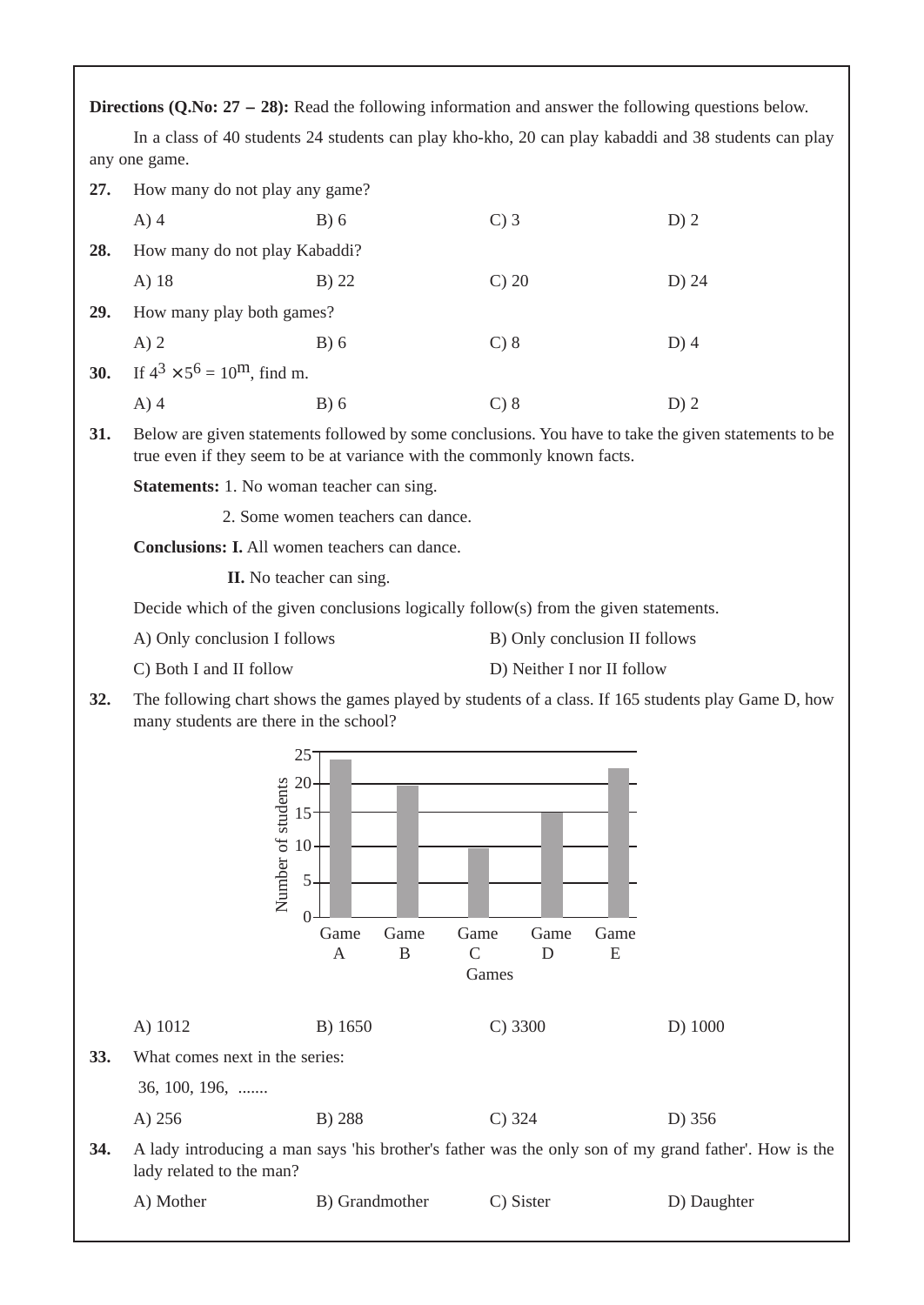| 35. | A circle has the largest chord measuring 10 cm and smallest chord measuring 4 cm. Find the radius of<br>the circle.                                                             |                                                                     |                 |                 |                  |              |                                                                                                   |
|-----|---------------------------------------------------------------------------------------------------------------------------------------------------------------------------------|---------------------------------------------------------------------|-----------------|-----------------|------------------|--------------|---------------------------------------------------------------------------------------------------|
|     | A) 20 cm                                                                                                                                                                        | $B)$ 5 cm                                                           |                 |                 | $C)$ 8 cm        |              | $D$ ) 2 cm                                                                                        |
| 36. | Foot: Inch as Metre:                                                                                                                                                            |                                                                     |                 |                 |                  |              |                                                                                                   |
|     | A) Kilometre                                                                                                                                                                    |                                                                     | B) Centimetre   |                 | C) Length        |              | D) Measure                                                                                        |
|     | <b>Directions (Q.No: 37 – 39):</b> Refer the table below and answer the following questions.                                                                                    |                                                                     |                 |                 |                  |              |                                                                                                   |
|     |                                                                                                                                                                                 | The number of male participants is half that of total participants. |                 |                 |                  |              |                                                                                                   |
|     | There are only male participants in acting.                                                                                                                                     |                                                                     |                 |                 |                  |              |                                                                                                   |
|     |                                                                                                                                                                                 | <b>Field</b>                                                        | Punjab          | <b>W.Bengal</b> | Kerala           | <b>Total</b> |                                                                                                   |
|     |                                                                                                                                                                                 | Singing                                                             | 60              | 46              | 74               | 180          |                                                                                                   |
|     |                                                                                                                                                                                 | Dancing                                                             | 90              | 74              | 120              | 284          |                                                                                                   |
|     |                                                                                                                                                                                 | Acting                                                              | 40              | 20              | 36               | 96           |                                                                                                   |
| 37. | What is the total number of male participants?                                                                                                                                  |                                                                     |                 |                 |                  |              |                                                                                                   |
|     | A) 328                                                                                                                                                                          | B) 280                                                              |                 |                 | $C)$ 364         |              | D) 428                                                                                            |
| 38. | What is the total number of female participants?                                                                                                                                |                                                                     |                 |                 |                  |              |                                                                                                   |
|     | A) 186<br>B) 271                                                                                                                                                                |                                                                     |                 | C) 232          |                  | D) 290       |                                                                                                   |
| 39. | Which state has the maximum number of male participants?                                                                                                                        |                                                                     |                 |                 |                  |              |                                                                                                   |
|     | A) Punjab                                                                                                                                                                       | D) None<br>B) West Bengal<br>C) Kerala                              |                 |                 |                  |              |                                                                                                   |
| 40. | If area of a parallelogram ABCD is 25 sq.cm. find the area of triangle BCD.                                                                                                     |                                                                     |                 |                 |                  |              |                                                                                                   |
|     | A) 25 cm                                                                                                                                                                        | $B)$ 25 sq.cm                                                       |                 |                 | $C)$ 12.5 cm     |              | D) $12.5$ sq.cm                                                                                   |
| 41. | Cost Price of article is Rs.1200, and a discount of 10% is allowed while selling the article. Had the<br>article been selling Rs.90 extra, what is the percent of gain or loss? |                                                                     |                 |                 |                  |              |                                                                                                   |
|     | A) 2.5 %                                                                                                                                                                        | B) 5%                                                               |                 |                 | $C$ ) 7.5%       |              | D) 10%                                                                                            |
| 42. | Median of following numbers is?                                                                                                                                                 |                                                                     |                 |                 |                  |              |                                                                                                   |
|     | 23, 24, 23, 27, 21, 23, 26                                                                                                                                                      |                                                                     |                 |                 |                  |              |                                                                                                   |
|     | $A)$ 23                                                                                                                                                                         | $B)$ 24                                                             |                 |                 | $C$ ) 26         |              | $D)$ 27                                                                                           |
| 43. | An amount of 10,000 lent at compound interest at the rate of 6% per year. What would be the<br>compound interest after 2 years?                                                 |                                                                     |                 |                 |                  |              |                                                                                                   |
|     | A) 1200                                                                                                                                                                         | B) 1221                                                             |                 |                 | $C)$ 1236        |              | D) 1250                                                                                           |
| 44. | A person travelled with a speed of 50 KMPH for 1 hour and with 20 KMPH for next 2 Hours. Find the<br>average speed for whole journey?                                           |                                                                     |                 |                 |                  |              |                                                                                                   |
|     | A) 25 KMPH                                                                                                                                                                      |                                                                     | B) 30 KMPH      |                 | $C)$ 35 KMPH     |              | D) 40 KMPH                                                                                        |
| 45. |                                                                                                                                                                                 |                                                                     |                 |                 |                  |              | LCM of two numbers is 120 and their HCF is 12, if one of the number is 24. Find the other number? |
|     | $A)$ 60                                                                                                                                                                         | B) 36                                                               |                 |                 | $C$ ) 78         |              | D) 96                                                                                             |
| 46. |                                                                                                                                                                                 |                                                                     |                 |                 |                  |              | Perimeter of rectangle is 72 cm, Its length is 8 cm more than its breadth. Area of rectangle is?  |
|     | A) 308 sq. cm                                                                                                                                                                   |                                                                     | $B)$ 256 sq. cm |                 | $C$ ) 512 sq. cm |              | D) 296 sq. cm                                                                                     |
| 47. | Sum of two numbers is 75, and their ration is $2:3$ . Find the largest number.                                                                                                  |                                                                     |                 |                 |                  |              |                                                                                                   |
|     | A) 15                                                                                                                                                                           | $B)$ 30                                                             |                 |                 | $C$ ) 40         |              | $D)$ 45                                                                                           |